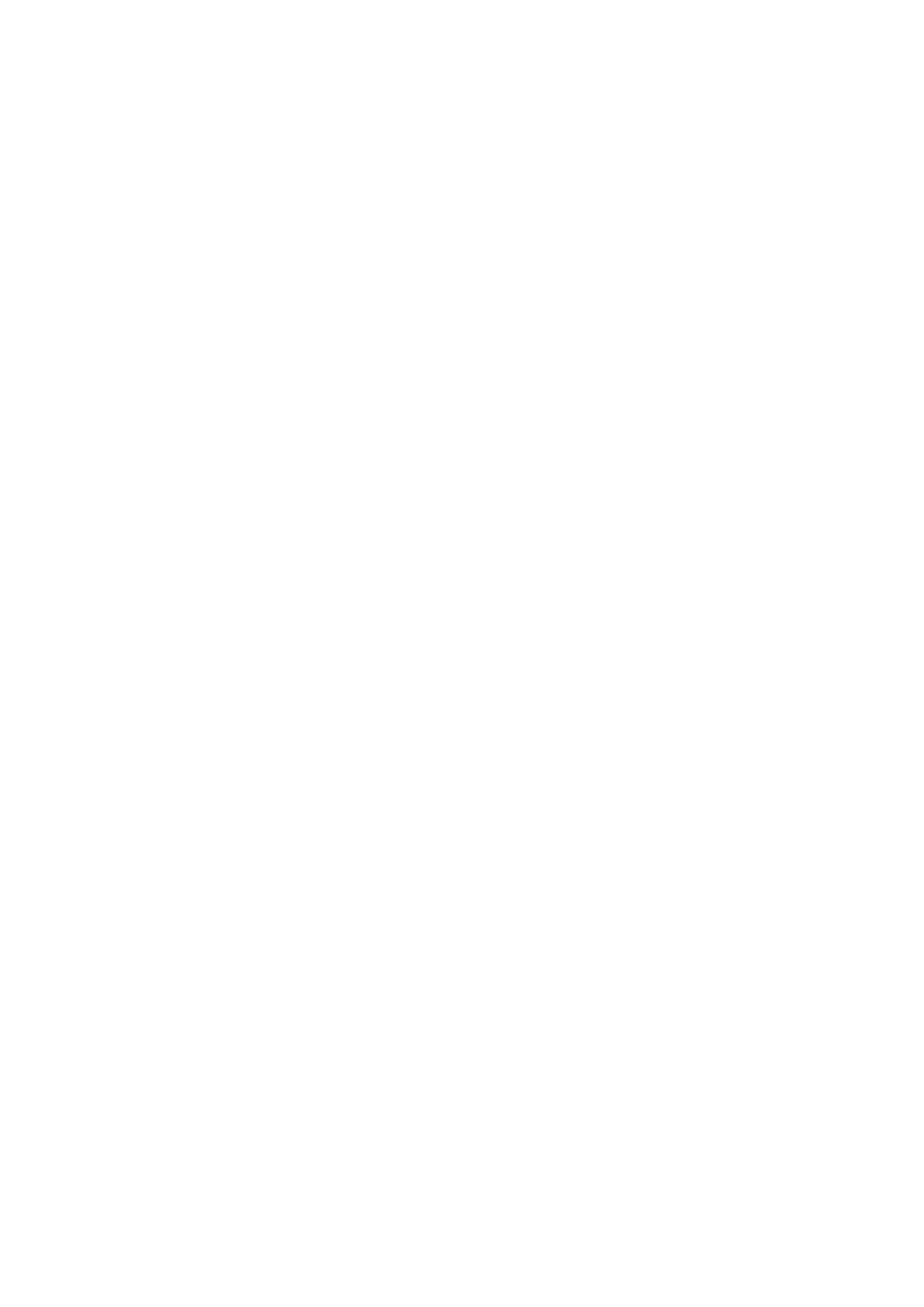|                            | <b>Name</b>                                     | <b>Date</b>       |
|----------------------------|-------------------------------------------------|-------------------|
| Prepared by:               | Morag Butler                                    | <b>April 2020</b> |
| <b>Reviewed by:</b>        | Jane Doogue                                     | <b>April 2020</b> |
| <b>External review by:</b> | Regional Climate Change<br><b>Working Group</b> | <b>April 2020</b> |
| Approved by:               | Stefanie Rixecker<br><b>Director of Science</b> | <b>April 2020</b> |



200 Tuam Street PO Box 345 Christchurch 8140 Phone (03) 365 3828 Fax (03) 365 3194

75 Church Street PO Box 550 Timaru 7940 Phone (03) 687 7800 Fax (03) 687 7808

Website: www.ecan.govt.nz Customer Services Phone 0800 324 636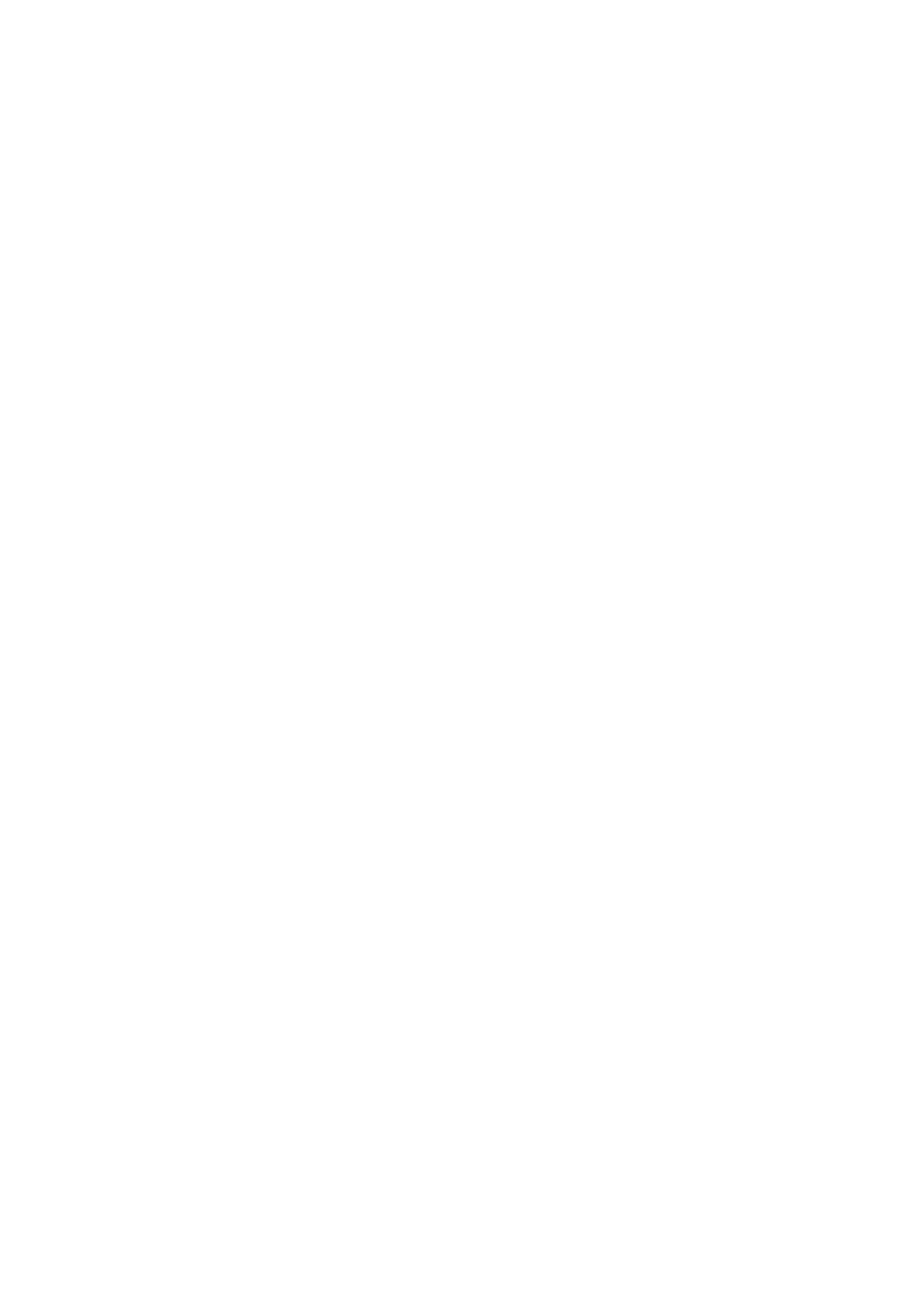## **Table of contents**

| $1 \quad \blacksquare$ |     |                                                                         |  |
|------------------------|-----|-------------------------------------------------------------------------|--|
| $\mathbf{2}$           |     |                                                                         |  |
| 3                      |     |                                                                         |  |
|                        | 3.1 |                                                                         |  |
|                        | 3.2 |                                                                         |  |
| 4                      |     |                                                                         |  |
| 5                      |     |                                                                         |  |
|                        |     | Appendix 1: Examples of types of adaptation actions (Adapted from Noble |  |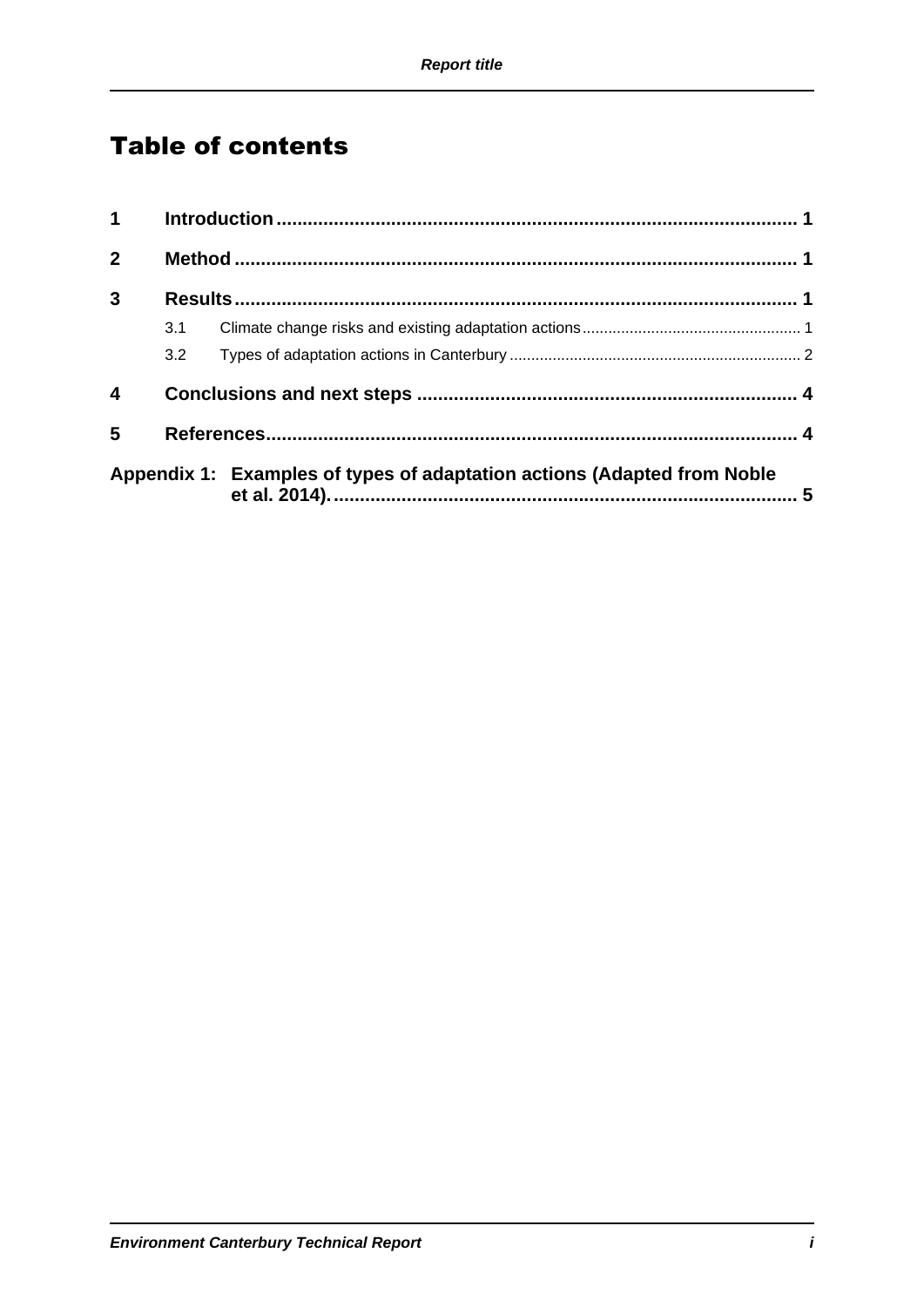### List of Figures

Figure 3-3-1: [Proportion of adaptation actions undertaken for each risk to the built environment](#page-8-0) ........ 3 Figure 3-2: [Proportion of adaptation actions undertaken for each risk to the natural environment....](#page-8-1) 3

#### List of Tables

Table 3-1: [Priority climate change risks for which existing adaptation actions were captured.](#page-7-1) ........ 2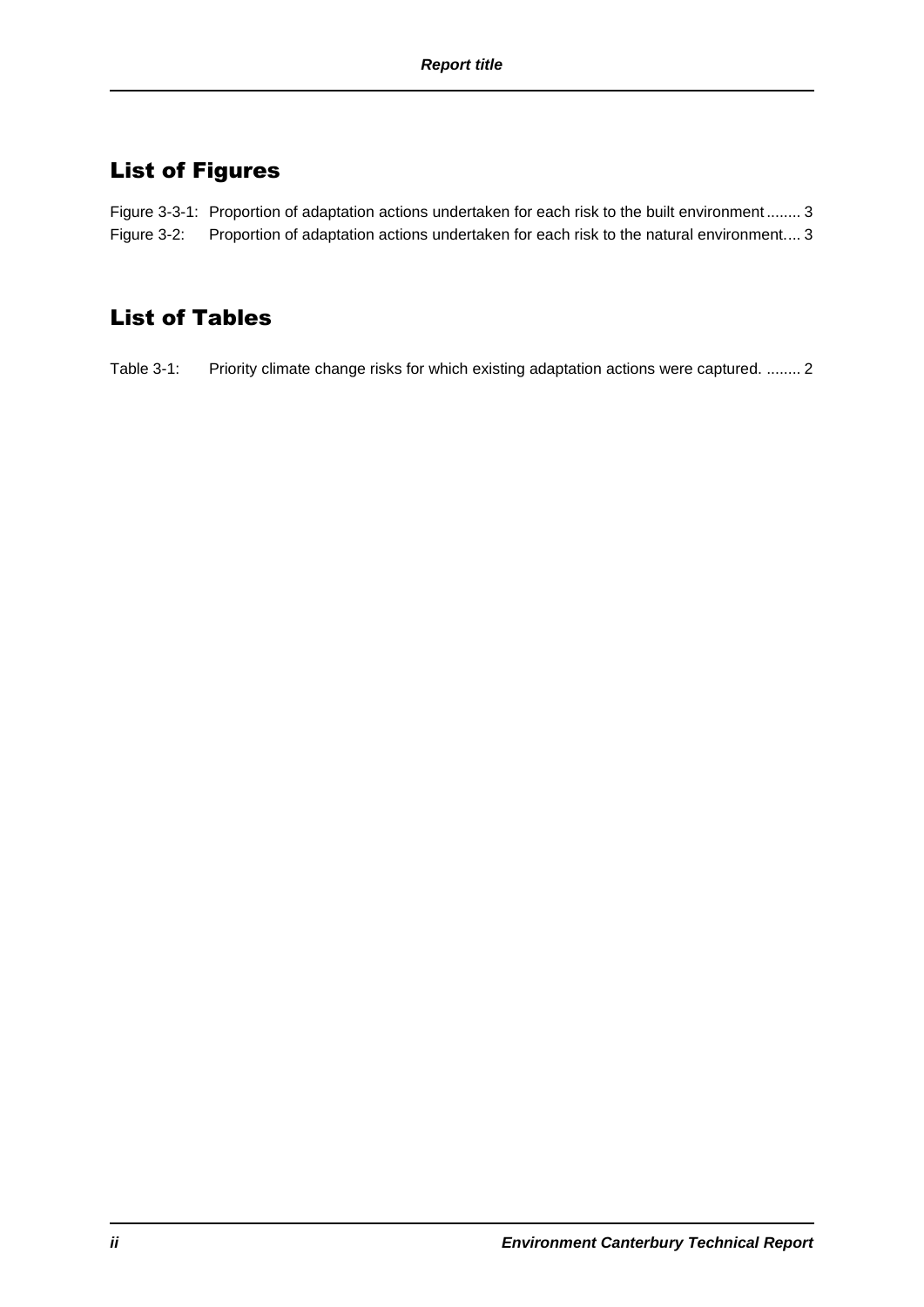## <span id="page-6-0"></span>1 Introduction

The Canterbury Climate Change Risk Screening aims to develop a shared understanding of the key climate change risks and opportunities to the Canterbury region, with a focus on local government responsibilities and existing risk management strategies. The risk screening is a high-level, qualitative screening of the priority climate change risks to Canterbury based on existing knowledge.

The Interim Report on the Canterbury Climate Change Risk Screening lists priority climate change risks to Canterbury's natural environment, built environment, human, economic, governance and cultural domains. Of the climate change risks identified in the Interim Report, local government are responsible for managing most of the risks to the natural and built environments at regional and local community scales.

The purpose of this companion report is to capture existing climate change adaptation actions, by local government in Canterbury, to answer two key questions.

- 1. For which priority climate change risks to the natural and built environment domains are there existing adaptation actions?
- 2. What types of adaptation actions are being carried out?

## <span id="page-6-1"></span>2 Method

Canterbury local authorities provided information on existing actions they are undertaking to adapt to climate change risks (to natural and built environments) identified in the Interim Report. Due to COVID-19 lockdown and resourcing seven of the eleven authorities could respond. Results were aggregated to provide regional-level information and align with the Interim Report.

Adaptation actions are usually implemented jointly across various categories including structural, institutional and social. Moreover, actions are often interrelated. For example, natural hazard assessments are used to inform development and land use zoning decisions.

This report categorises adaptation actions using categories from the Intergovernmental Panel on Climate Change (Noble et al. 2014) to understand the types of actions being undertaken by local government in Canterbury (Appendix 1).

This report does not assess the effectiveness or adequacy of these actions. This will be carried out in the next stage of work – a Canterbury Climate Change Risk Assessment.

## <span id="page-6-2"></span>3 Results

#### <span id="page-6-3"></span>**3.1 Climate change risks and existing adaptation actions**

More adaptation actions are being undertaken in relation to climate change risks to the built than natural environment (Table 3-1). Adaptation actions are being undertaken for 10 of the 11 priority climate change risks to Canterbury's built environment (Table 3-1).

No adaptation actions were captured for climate change risks to airports. However, this was due to the focus on local government actions and responsibilities. Private sector organisations, including councilcontrolled trading organisations, were not included in this work.

Adaptation actions are being undertaken for 10 of the 13 priority climate change risks to Canterbury's natural environment (Table 3-1). No adaptation actions were captured for 5 of the priority climate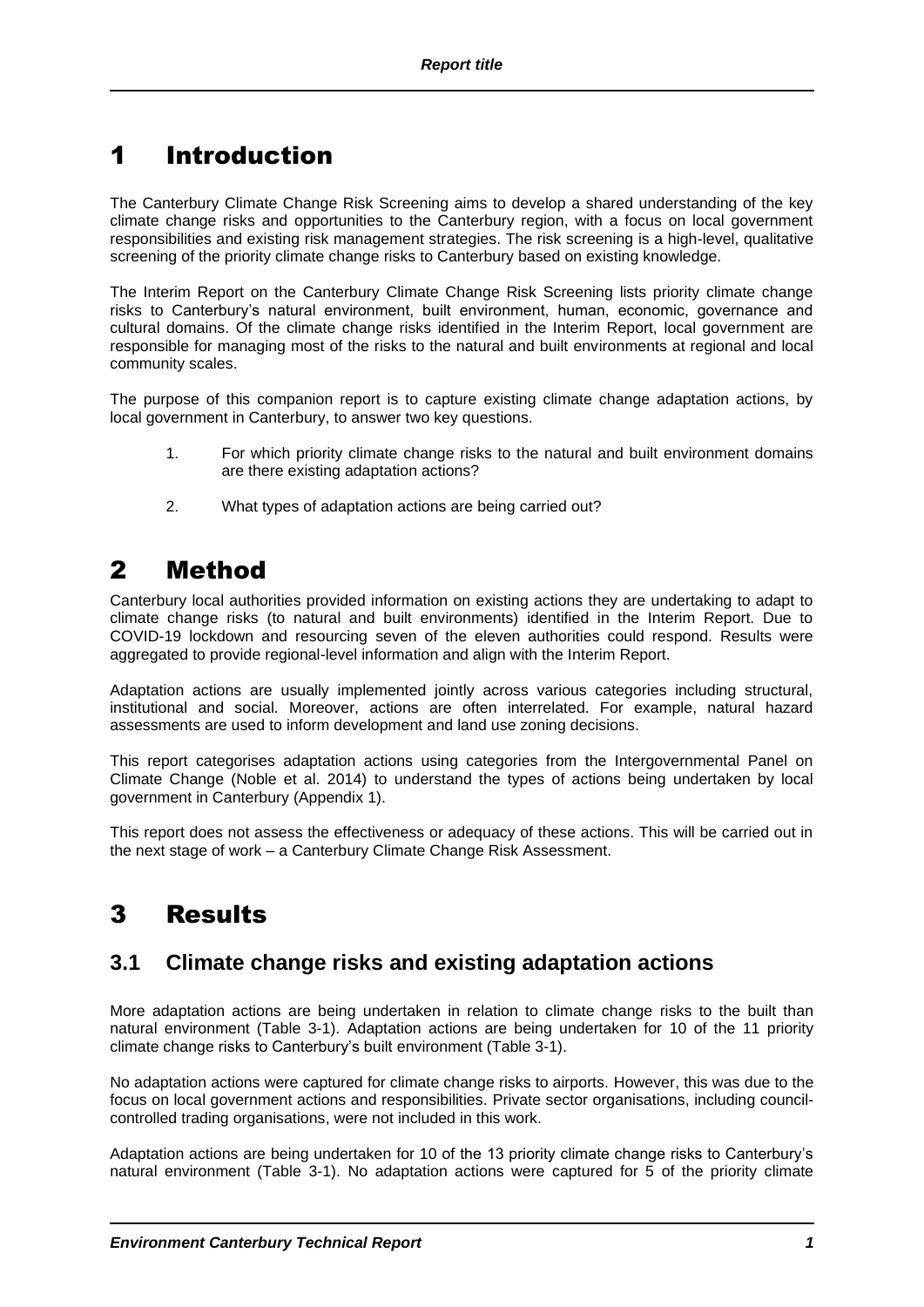change risks to the natural environment, including Alpine and high country; Native marine biodiversity; Terrestrial, freshwater and marine pests and animal/plant-related diseases.

<span id="page-7-1"></span>

| Table 3-1: Priority climate change risks for which existing adaptation actions were captured. |
|-----------------------------------------------------------------------------------------------|
|-----------------------------------------------------------------------------------------------|

|                     | <b>Existing adaptation actions captured</b>   | No existing adaptation actions captured |
|---------------------|-----------------------------------------------|-----------------------------------------|
| Built environment   | Irrigation                                    | Airports (not covered in this work)     |
|                     | Landfills, solid waste management,            |                                         |
|                     | contaminated sites                            |                                         |
|                     | Marine facilities                             |                                         |
|                     | Roads and bridges                             |                                         |
|                     | Rural housing and rural communities           |                                         |
|                     | Settlements and urban communities             |                                         |
|                     | Stopbanks and flood management schemes        |                                         |
|                     | Wastewater treatment plant                    |                                         |
|                     | Water supply infrastructure                   |                                         |
|                     | Coastal wetlands                              | Terrestrial, freshwater and marine      |
|                     | Groundwater                                   | animal/plant-related diseases and pests |
|                     | Native freshwater biodiversity                | Alpine and high country                 |
| Natural environment | Native terrestrial biodiversity               | Native marine biodiversity              |
|                     | Lowland and coastal environment               |                                         |
|                     | Montane and hill country                      |                                         |
|                     | Natural coastal habitats                      |                                         |
|                     | Surface water availability and quality,       |                                         |
|                     | water quality and quantity (lakes and rivers) |                                         |
|                     | Water quality in marine, estuaries and        |                                         |
|                     | harbours                                      |                                         |

#### <span id="page-7-0"></span>**3.2 Types of adaptation actions in Canterbury**

#### **3.2.1 Built environment**

Engineering approaches, informational and government policies and programmes are the top three types of adaptation actions being undertaken for risks to the built environment (Fig 3-1).

Engineering approaches are undertaken for 9 of 11 priority risks to the built environment. These primarily include capacity and protection works.

Informational actions are undertaken for 8 of the 11 priority risks to the built environment. These primarily include hazard, risk/impact and capacity assessments.

Policies and programmes are undertaken for 8 of the 11 built environment risks. These primarily include management strategy evaluation, incorporating into 30-year Infrastructure Strategies and community engagement.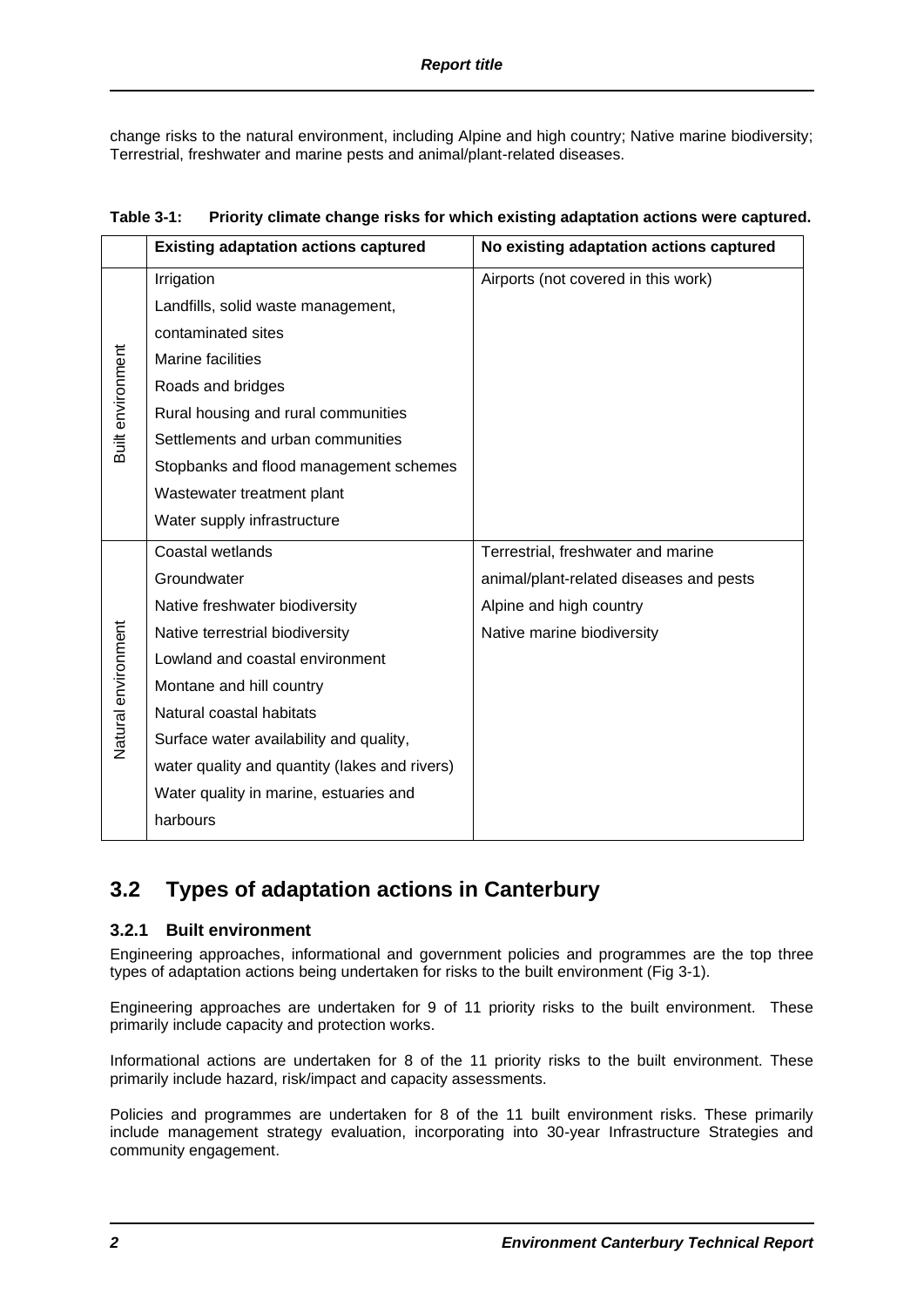

<span id="page-8-0"></span>

#### **3.2.2 Natural environment**

Informational, ecosystem-based approaches, and laws and regulations are the top three types of adaptation actions being undertaken for risks to the natural environment (Fig 3-2).

Informational actions are undertaken for 6 of the 13 priority risks to the natural environment. These primarily include hazard and risk/impact assessments.

Ecosystem-based approaches are undertaken for 3 of 13 priority risks to the natural environment. These primarily include projects to enhance natural features that improve water quality.

Laws and regulations are undertaken for 3 of the 13 priority risks to the natural environment. These primarily include planning rules to manage water abstraction.



Ecosystem-based Engineered & built environment Govt policies & programs Informational Elaws & regulation

<span id="page-8-1"></span>**Figure 3-2: Proportion of adaptation actions undertaken for each risk to the natural environment.**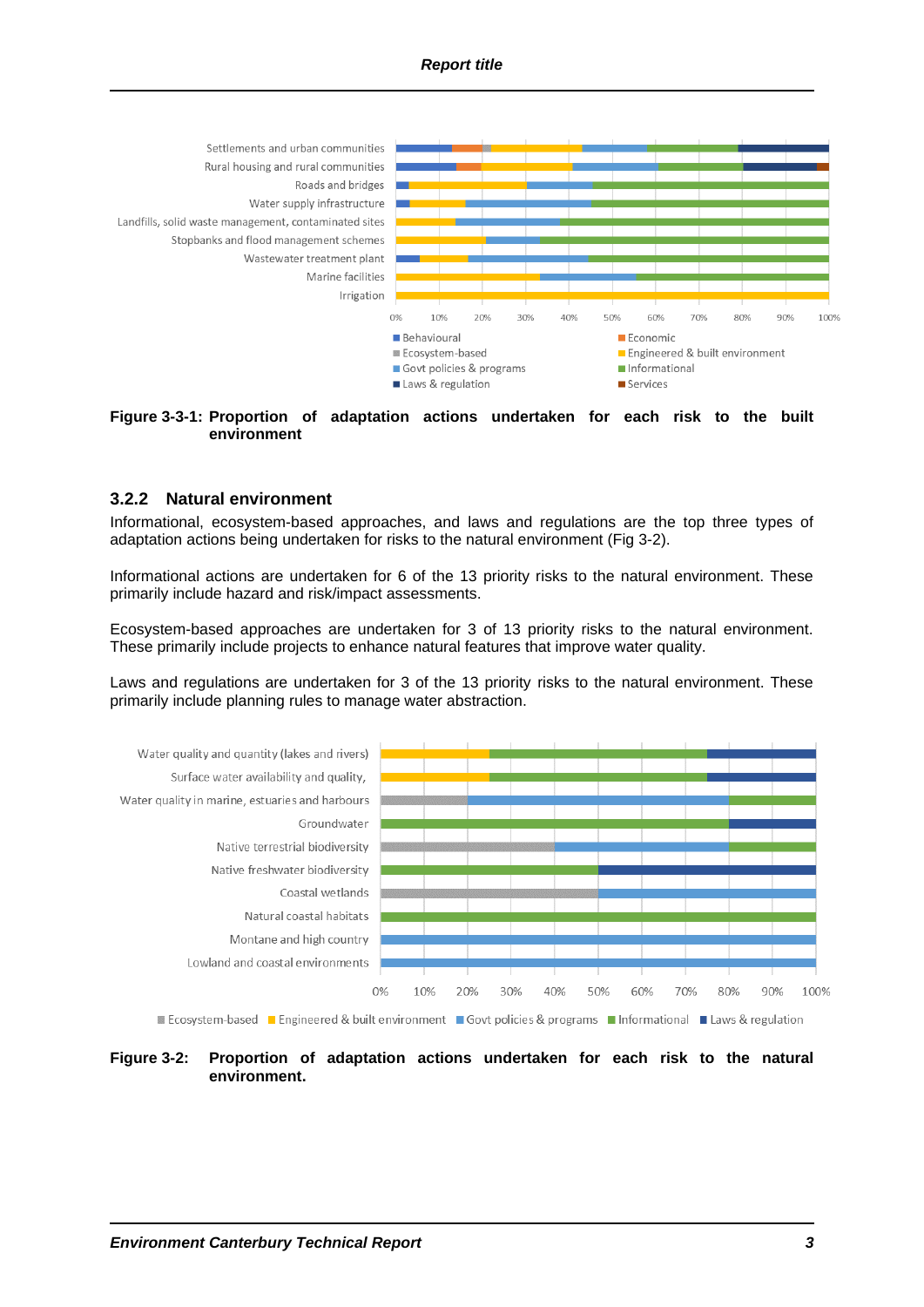## <span id="page-9-0"></span>4 Conclusions and next steps

This report identifies:

- existing adaptation actions being undertaken for the priority climate change risks to Canterbury's natural and built environments,
- the types of actions being undertaken, and
- adaptation gaps.

While not all local authorities could provide information for this report, it has still been possible to get an indication of existing adaptation actions across the region.

As mentioned previously a suite of adaptation actions are usually needed to manage climate change risks. One existing action being undertaken for a risk does not indicate how well the risk is being managed.

A detailed assessment of the effectiveness of existing adaptation actions is needed as part of next stage of work – a Canterbury Climate Change Risk Assessment. This work aims to assess priority risks in more detail, including spatial analysis where possible, and assess the effectiveness of existing adaptation actions to inform coordinated adaptation planning across the region.

#### <span id="page-9-1"></span>5 References

Noble, I.R., S. Huq, Y.A. Anokhin, J. Carmin, D. Goudou, F.P. Lansigan, B. Osman-Elasha, and A. Villamizar, 2014: *Adaptation needs and options*. In: Climate Change 2014: Impacts, Adaptation, and Vulnerability. Part A: Global and Sectoral Aspects. Contribution of Working Group II to the Fifth Assessment Report of the Intergovernmental Panel on Climate Change [Field, C.B., V.R. Barros, D.J. Dokken, K.J. Mach, M.D. Mastrandrea, T.E. Bilir, M. Chatterjee, K.L. Ebi, Y.O. Estrada, R.C. Genova, B. Girma, E.S. Kissel, A.N. Levy, S. MacCracken, P.R. Mastrandrea, and L.L.White (eds.)]. Cambridge University Press, Cambridge, United Kingdom and New York, NY, USA, pp. 833-868.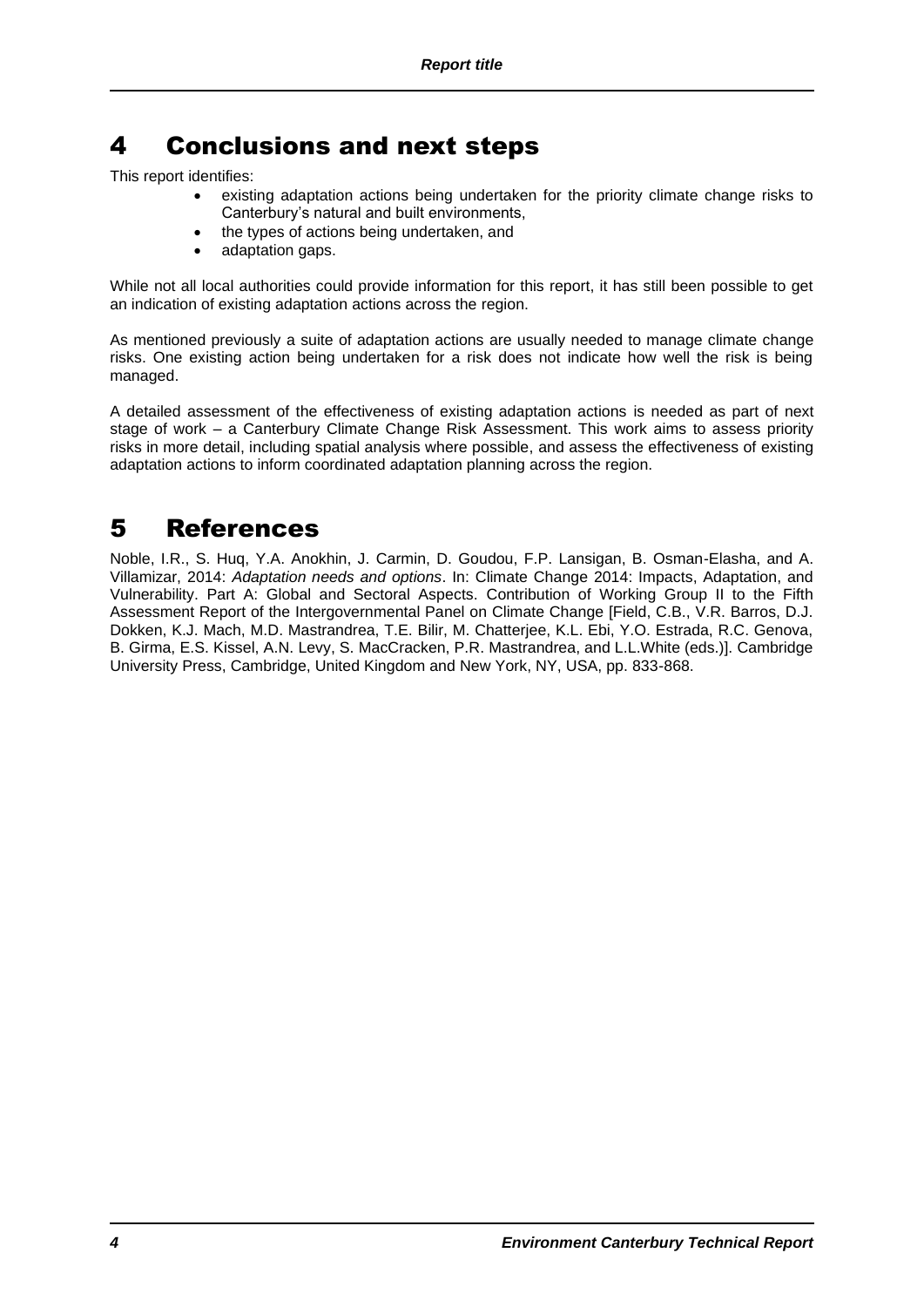# <span id="page-10-0"></span>**Appendix 1: Examples of types of adaptation actions.**

| (Adapted from Noble et al. 2014).      |                                                                                                                                                                                                                                                                                                                                                                                                                                                                                                                                                                   |  |  |
|----------------------------------------|-------------------------------------------------------------------------------------------------------------------------------------------------------------------------------------------------------------------------------------------------------------------------------------------------------------------------------------------------------------------------------------------------------------------------------------------------------------------------------------------------------------------------------------------------------------------|--|--|
| <b>Type</b>                            | <b>Examples</b>                                                                                                                                                                                                                                                                                                                                                                                                                                                                                                                                                   |  |  |
| <b>Structural/physical</b>             |                                                                                                                                                                                                                                                                                                                                                                                                                                                                                                                                                                   |  |  |
| Engineered<br>and built<br>environment | Sea walls and coastal protection structures; flood levees and culverts;<br>water storage and pump storage; sewage works; improved drainage;<br>beach nourishment; flood and cyclone shelters; building codes; storm and<br>wastewater management; transport and road infrastructure adaptation;<br>floating houses; adjusting power plants and electricity grids                                                                                                                                                                                                  |  |  |
| Technological                          | New crop and animal varieties; genetic techniques; traditional technologies<br>and methods; efficient irrigation; water saving technologies including<br>rainwater harvesting; conservation<br>agriculture; food<br>storage<br>and<br>preservation facilities; hazard mapping and monitoring technology; early<br>warning systems; building insulation; mechanical and passive cooling;<br>renewable energy technologies; second-generation biofuels.                                                                                                             |  |  |
| Ecosystem-<br>based                    | Ecological restoration) including wetland and floodplain<br>conservation and restoration; increasing biological diversity;<br>afforestation and reforestation; conservation and replanting<br>mangrove forest; bushfire reduction and prescribed fire; green<br>infrastructure (e.g., shade trees, green roofs); controlling<br>overfishing; fisheries co-management; assisted migration or<br>managed translocation; ecological corridors ; ex situ conservation<br>and seed banks; community-based natural resource management;<br>adaptive land use management |  |  |
| <b>Services</b>                        | Social safety nets and social protection; food banks and distribution<br>of food surplus; municipal services including water and sanitation<br>vaccination programs, essential public health services including<br>reproductive health services and enhanced emergency medical<br>services; international trade                                                                                                                                                                                                                                                   |  |  |
| <b>Social</b>                          |                                                                                                                                                                                                                                                                                                                                                                                                                                                                                                                                                                   |  |  |
| Educational                            | Awareness raising and integrating into education; extension<br>services; sharing local and traditional knowledge including<br>integrating into adaptation planning; participatory action research<br>and social learning; community surveys; knowledge-sharing and<br>learning platforms; international conferences and research<br>networks; communication through media                                                                                                                                                                                         |  |  |
| Informational                          | Hazard and vulnerability mapping; early warning and response<br>systems including health early warning systems; systematic<br>monitoring and remote sensing; climate services including improved<br>forecasts; downscaling climate scenarios; longitudinal data sets;<br>integrating indigenous climate observations; community-based<br>adaptation plans including community-driven slum upgrading and<br>participatory scenario development                                                                                                                     |  |  |
| Behavioural                            | Accommodation; household preparation and evacuation planning;<br>retreat and migration, which has its own implications for human<br>health and human security; soil and water conservation; livelihood                                                                                                                                                                                                                                                                                                                                                            |  |  |